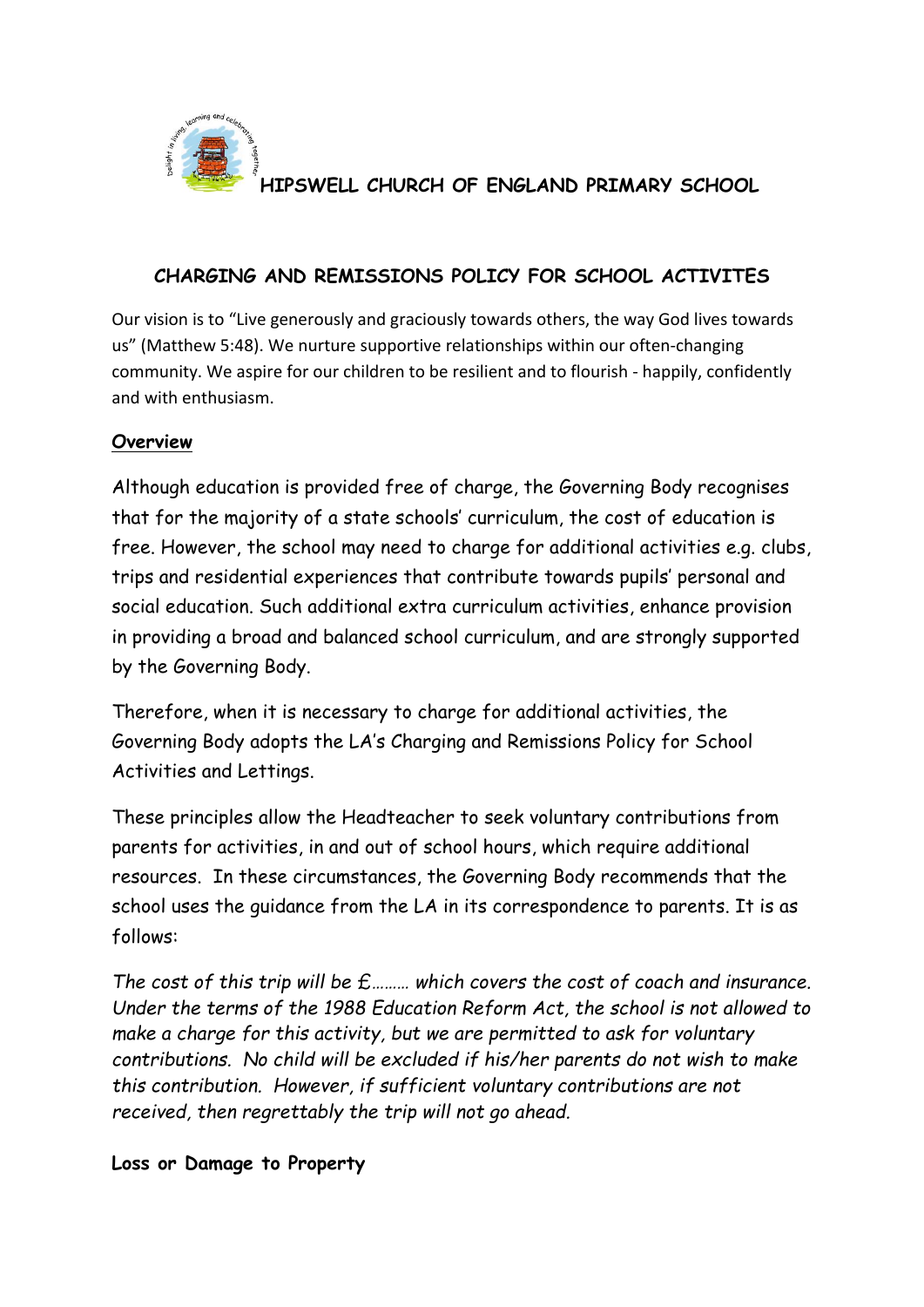The Headteacher may ask parents to pay for damage to and/or loss of school property and equipment when the accepted rules of the school have been disregarded.

We levy a charge of  $£3$  in order to cover the cost of any books lost or damaged whilst in the care of the children at home.

# **Swimming Lessons**

Parents are asked to make a voluntary contribution towards the cost of our swimming programme which includes Year 3 up to Year 6 pupils. The contribution is to cover the cost of qualified swimming instructors.

### **Extra-Curricular Activities**

All extra- curricular activities, although subsidised by the school, incur a cost to each pupil.

#### **Music Lessons**

Music lessons for the classes are provided free of charge as part of the National Curriculum. As stated under the Education Act 2006, there is a charge to music lessons for individual or small groups are music lessons. We currently offer guitar lessons.

#### **Residential Visits**

We ask for full payment for the bi-annual residential visit to Low Mill.

# **The Breakfast Club**

The Breakfast Club is organised by Hipswell Church of England Primary School and is located in the school hall. Parents must pay for this facility which is non-profit making. The school is committed to keeping the cost of the Breakfast Club as low as possible. The Headteacher can offer this facility free of charge to a child he believes will benefit from attending and also to children of members of staff. The current opening times are 8am to 9am for a cost of £3.50 per child. **Photo-copying**

Hipswell CE primary School does not offer a personal photocopying service.

#### **Lettings**

The Governing Body does not allow the letting of the school for evening, weekend and holiday time events.